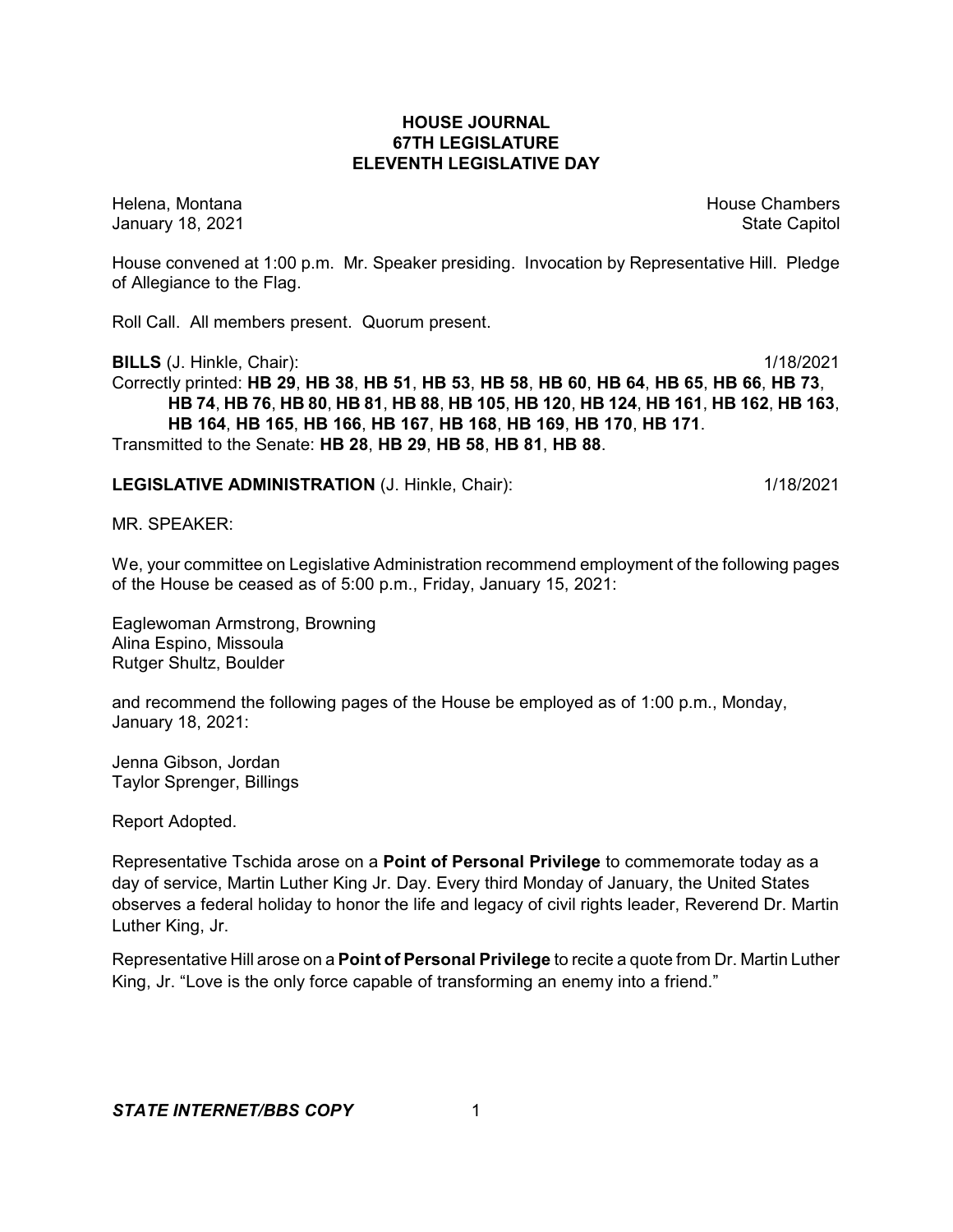## **REPORTS OF STANDING COMMITTEES**

# **ENERGY, TECHNOLOGY AND FEDERAL RELATIONS** (Skees, Chair): 1/13/2021

**HB 34**, do pass. Report adopted. **HB 85**, do pass. Report adopted.

**JUDICIARY** (Usher, Chair): 1/15/2021 **HB 92**, introduced bill, be amended as follows:

1. Title, line 9. **Following:** "LITIGATION;" **Insert:** "AMENDING SECTION 46-23-1041, MCA;"

2. Page 2, line 2. **Following:** "claimant" **Insert:** "if the pardon is based on innocence for the act that was the basis of the conviction"

3. Page 3, line 9. **Following:** "innocent" **Insert:** "of the act for which the claimant was convicted"

4. Page 5, line 8. **Following:** "state" **Insert:** "out of the deductible reserve fund established pursuant to 2-9-202"

5. Page 6, line 8 through line 10. **Strike:** "all" on line 8 through "provided" on line 10 **Insert:** "a housing voucher pursuant to 46-23-1041 to the claimant"

6. Page 6, line 10 through line 11. **Strike:** "and" on line 10 through "prevails" on line 11

7. Page 7. **Following:** line 2 **Insert:** "**Section 7.** Section 46-23-1041, MCA, is amended to read:

"**46-23-1041. Rental vouchers.** (1) If the department does not approve an offender's parole plan because the offender is unable to secure suitable living arrangements, the department may provide rental vouchers to the offender for a period not to exceed 3 months if the rental assistance will result in an approved parole plan.

(2) The department shall provide a rental voucher to a claimant if required by [section 5(7)].

 $\left(\frac{1}{2}\right)$  (3) The voucher provided pursuant to subsection (1) must be provided in conjunction with additional transition support that enables the offender to participate in programs and services,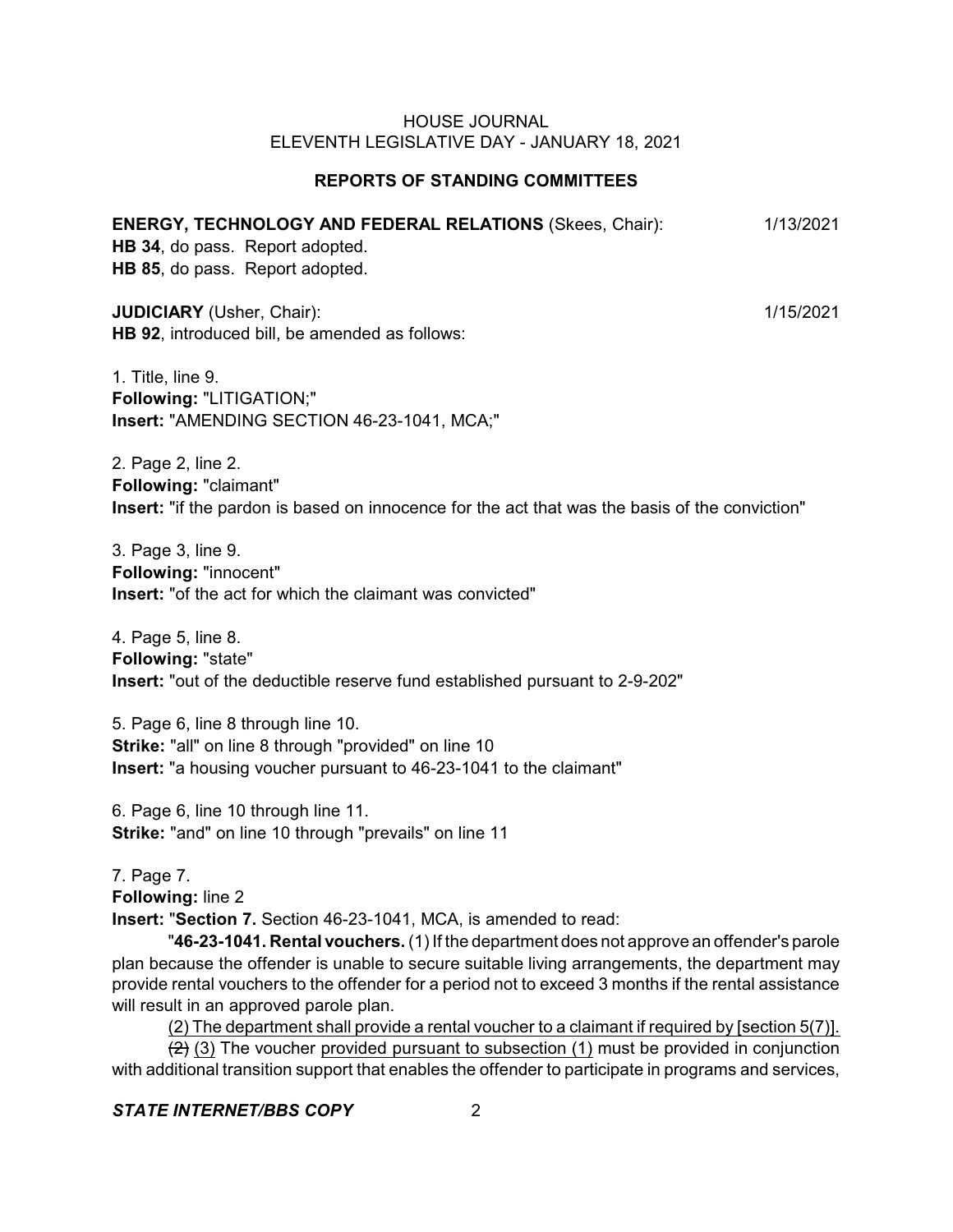including but not limited to substance abuse treatment, mental health treatment, sex offender treatment, educational programming, or employment programming."" **Renumber:** subsequent sections

And, as amended, do pass. Report adopted.

# **FIRST READING AND COMMITMENT OF BILLS**

The following House bills were introduced, read first time, and referred to committees:

**HB 172**, introduced by J. Fuller, referred to Natural Resources. **HB 173**, introduced by D. Loge, referred to Natural Resources. **HB 174**, introduced by K. Holmlund, D. Bedey, M. Bertoglio, M. Blasdel, K. Bogner, D. Fern, T. Gauthier, S. Greef, G. Hertz, S. Hinebauch, M. Hopkins, D. Kary, D. Loge, R. Lynch, J. Small, M. Sweeney, K. Walsh, T. Welch, referred to Agriculture. **HB 175**, introduced by S. Kerns, S. Gist, J. Read, B. Tschida, referred to Judiciary. **HB 176**, introduced by S. Greef, F. Anderson, D. Ankney, B. Beard, M. Bertoglio, M. Binkley, M. Blasdel, B. Brown, M. Cuffe, J. Dooling, J. Ellsworth, P. Fielder, R. Fitzgerald, S. Fitzpatrick, C. Friedel, J. Fuller, S. Galloway, F. Garner, T. Gauthier, B. Gillespie, C. Glimm, G. Hertz, S. Hinebauch, C. Hinkle, K. Holmlund, M. Hopkins, B. Hoven, D. Howard, D. Kary, B. Keenan, T. Manzella, T. McGillvray, W. McKamey, B. Mitchell, B. Molnar, J. Patelis, J. Read, K. Regier, W. Sales, D. Salomon, J. Schillinger, D. Skees, J. Small, C. Smith, R. Tempel, G. Vance, K. Walsh, J. Welborn, K. Whitman, referred to State Administration.

# **SECOND READING OF BILLS (COMMITTEE OF THE WHOLE)**

Majority Leader Vinton moved the House resolve itself into a Committee of the Whole for consideration of business on second reading. Motion carried. Representative Gunderson in the chair.

Mr. Speaker: We, your Committee of the Whole, having had under consideration business on second reading, recommend as follows:

**HB 21** - Representative Custer moved **HB 21** do pass.

**HB 21** - Representative Skees moved for cloture. Motion carried. Motion carried as follows:

Yeas: Abbott, Anderson, Beard, Bedey, Berglee, Bertoglio, Bishop, Brewster, Buckley, Carlson, Curdy, Custer, Dooling, Dunwell, Duram, Fern, Fitzgerald, Fleming, France, Fuller, Funk, Galloway, Garner, Gillette, Greef, Gunderson, Hamilton, Harvey, Hayman, Hill, Hinkle J, Holmlund, Hopkins, Jones, Karjala, Kassmier, Kelker, Keogh, Kerns, Kerr-Carpenter, Knudsen C, Kortum, Lenz, Loge,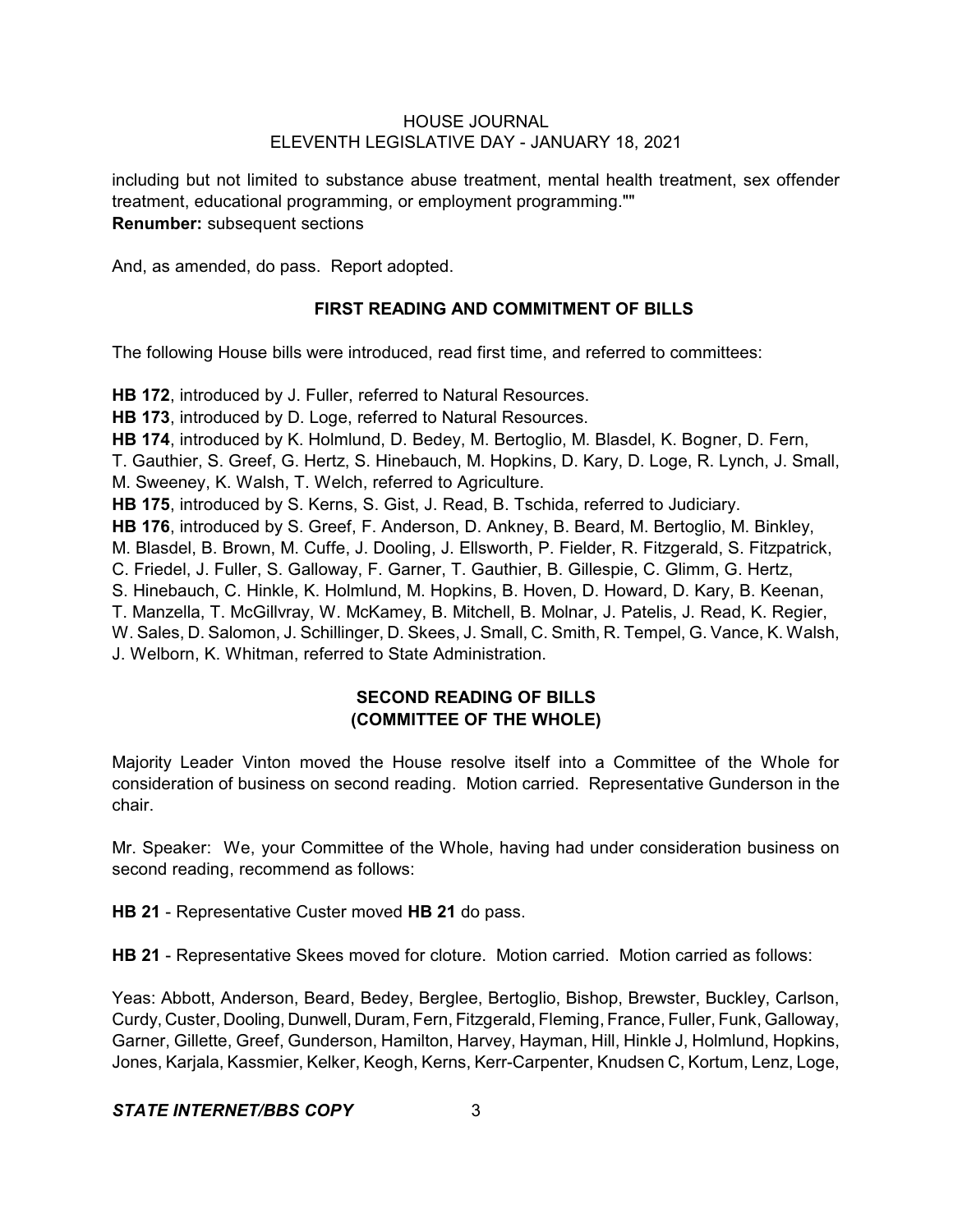Malone, Marler, Marshall, McKamey, Mercer, Mitchell, Moore, Nave, Noland, Novak, Phalen, Putnam, Read, RegierA, Regier M, Reksten, Ricci, Schillinger, Seekins-Crowe, Sheldon-Galloway, Skees, Stafman, Stromswold, Sullivan, Tenenbaum, Thane, Trebas, Tschida, Vinton, Walsh, Welch, Whitman, Zolnikov, Mr. Speaker. Total 78

Nays: Bartel, Binkley, Caferro, Farris-Olsen, Fielder, Frazer, Gist, Hawk, Hinkle C, Keane, Knudsen R, Ler, Olsen, Patelis, Running Wolf, Smith, Stewart Peregoy, Usher, Weatherwax, Whiteman Pena, Windy Boy. Total 21

Voted absentee: None.

Excused: None. Total 0

Absent or not voting: Buttrey. Total 1

**HB 21** - Representative Custer moved **HB 21** do pass. Motion carried as follows:

Yeas: Abbott, Anderson, Bedey, Bertoglio, Bishop, Brewster, Buckley, Buttrey, Caferro, Curdy, Custer, Dooling, Dunwell, Farris-Olsen, Fern, Fitzgerald, France, Frazer, Funk, Garner, Greef, Hamilton, Harvey, Hawk, Hayman, Holmlund, Hopkins, Jones, Karjala, Kelker, Keogh, Kerr-Carpenter, Kortum, Loge, Malone, Marler, Marshall, McKamey, Mercer, Moore, Novak, Olsen, Putnam, Running Wolf, Smith, Stafman, Sullivan, Tenenbaum, Thane, Trebas, Walsh, Weatherwax, Welch, Whiteman Pena, Whitman, Windy Boy. Total 56

Nays: Bartel, Beard, Berglee, Binkley, Carlson, Duram, Fielder, Fleming, Fuller, Galloway, Gillette, Gist, Gunderson, Hill, Hinkle C, Hinkle J, Kassmier, Keane, Kerns, Knudsen C, Knudsen R, Lenz, Ler, Mitchell, Nave, Noland, Patelis, Phalen, Read, Regier A, Regier M, Reksten, Ricci, Schillinger, Seekins-Crowe, Sheldon-Galloway, Skees, Stewart Peregoy, Stromswold, Tschida, Usher, Vinton, Zolnikov, Mr. Speaker. Total 44

Voted absentee: None.

Excused: None. Total 0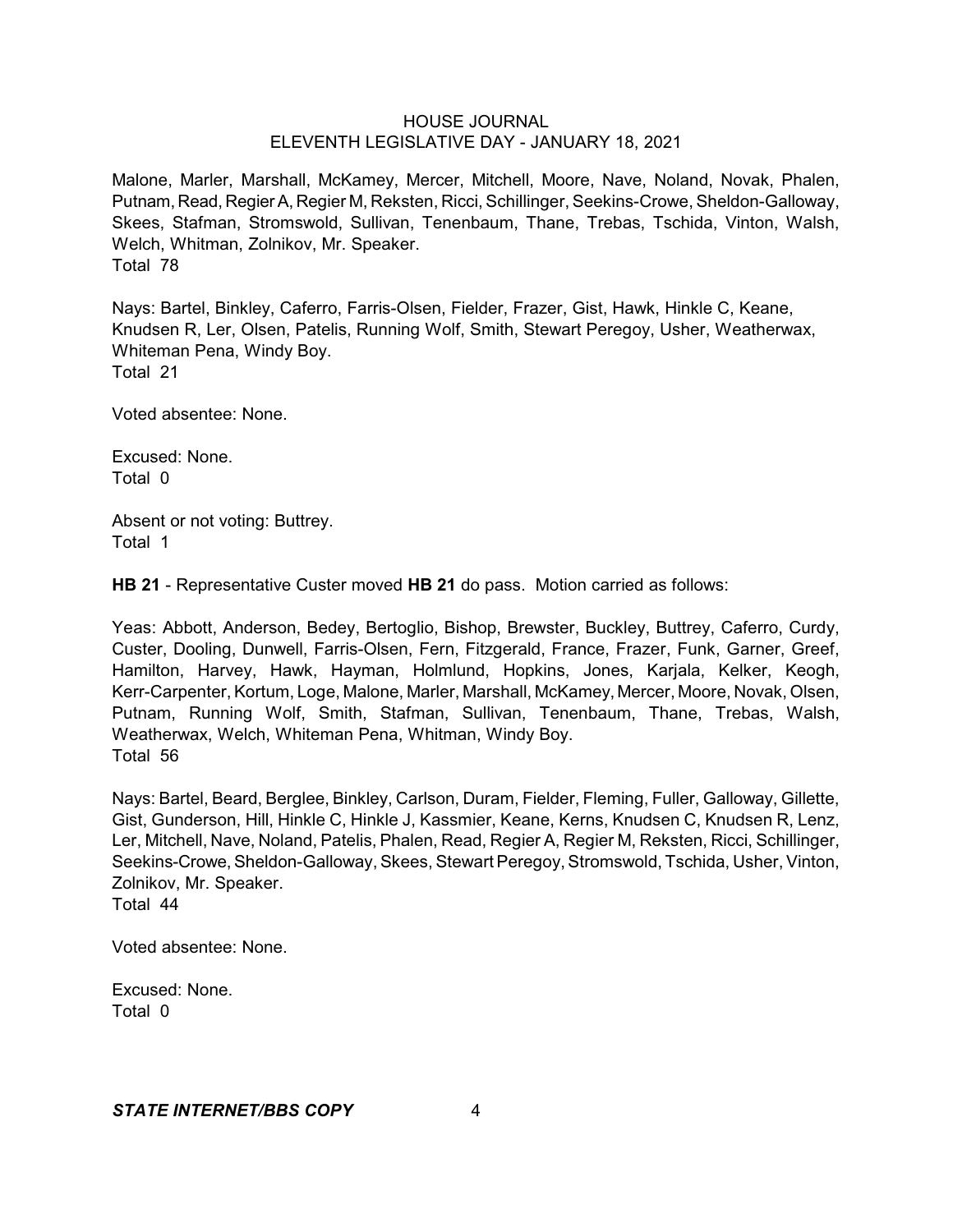Absent or not voting: None. Total 0

**HB 33** - Representative Vinton moved **HB 33** do pass. Motion carried as follows:

Yeas: Abbott, Anderson, Bartel, Beard, Bedey, Berglee, Bertoglio, Binkley, Bishop, Brewster, Buckley, Buttrey, Caferro, Carlson, Curdy, Custer, Dooling, Dunwell, Duram, Farris-Olsen, Fern, Fielder, Fitzgerald, Fleming, France, Frazer, Fuller, Funk, Galloway, Garner, Gillette, Gist, Greef, Gunderson, Hamilton, Harvey, Hawk, Hayman, Hill, Hinkle C, Hinkle J, Holmlund, Hopkins, Jones, Karjala, Kassmier, Keane, Kelker, Keogh, Kerns, Kerr-Carpenter, Knudsen C, Knudsen R, Kortum, Lenz, Ler, Loge, Malone, Marler, Marshall, McKamey, Mercer, Mitchell, Moore, Nave, Noland, Novak, Olsen, Patelis, Phalen, Putnam, Read, Regier A, Regier M, Reksten, Ricci, Running Wolf, Schillinger, Seekins-Crowe, Sheldon-Galloway, Skees, Smith, Stafman, Stewart Peregoy, Stromswold, Sullivan, Tenenbaum, Thane, Trebas, Tschida, Usher, Vinton, Walsh, Weatherwax, Welch, Whiteman Pena, Whitman, Windy Boy, Zolnikov, Mr. Speaker. Total 100

Nays: None. Total 0

Voted absentee: None.

Excused: None. Total 0

Absent or not voting: None. Total 0

**HB 62** - Representative Hopkins moved **HB 62** do pass. Motion carried as follows:

Yeas: Abbott, Anderson, Bartel, Beard, Bedey, Berglee, Bertoglio, Binkley, Bishop, Brewster, Buckley, Buttrey, Caferro, Carlson, Curdy, Custer, Dooling, Dunwell, Duram, Farris-Olsen, Fern, Fielder, Fitzgerald, Fleming, France, Frazer, Fuller, Funk, Galloway, Garner, Gillette, Gist, Greef, Gunderson, Hamilton, Harvey, Hawk, Hayman, Hill, Hinkle C, Hinkle J, Holmlund, Hopkins, Jones, Karjala, Kassmier, Keane, Kelker, Keogh, Kerns, Kerr-Carpenter, Knudsen C, Kortum, Loge, Malone, Marler, Marshall, McKamey, Mercer, Mitchell, Moore, Nave, Noland, Novak, Olsen, Patelis, Putnam, Read, Regier A, Regier M, Reksten, Ricci, Running Wolf, Schillinger, Seekins-Crowe, Sheldon-Galloway, Skees, Smith, Stafman, Stewart Peregoy, Stromswold, Sullivan, Tenenbaum, Thane, Trebas, Tschida, Usher, Vinton, Walsh, Weatherwax, Welch, Whiteman Pena, Whitman, Windy Boy, Zolnikov, Mr. Speaker. Total 96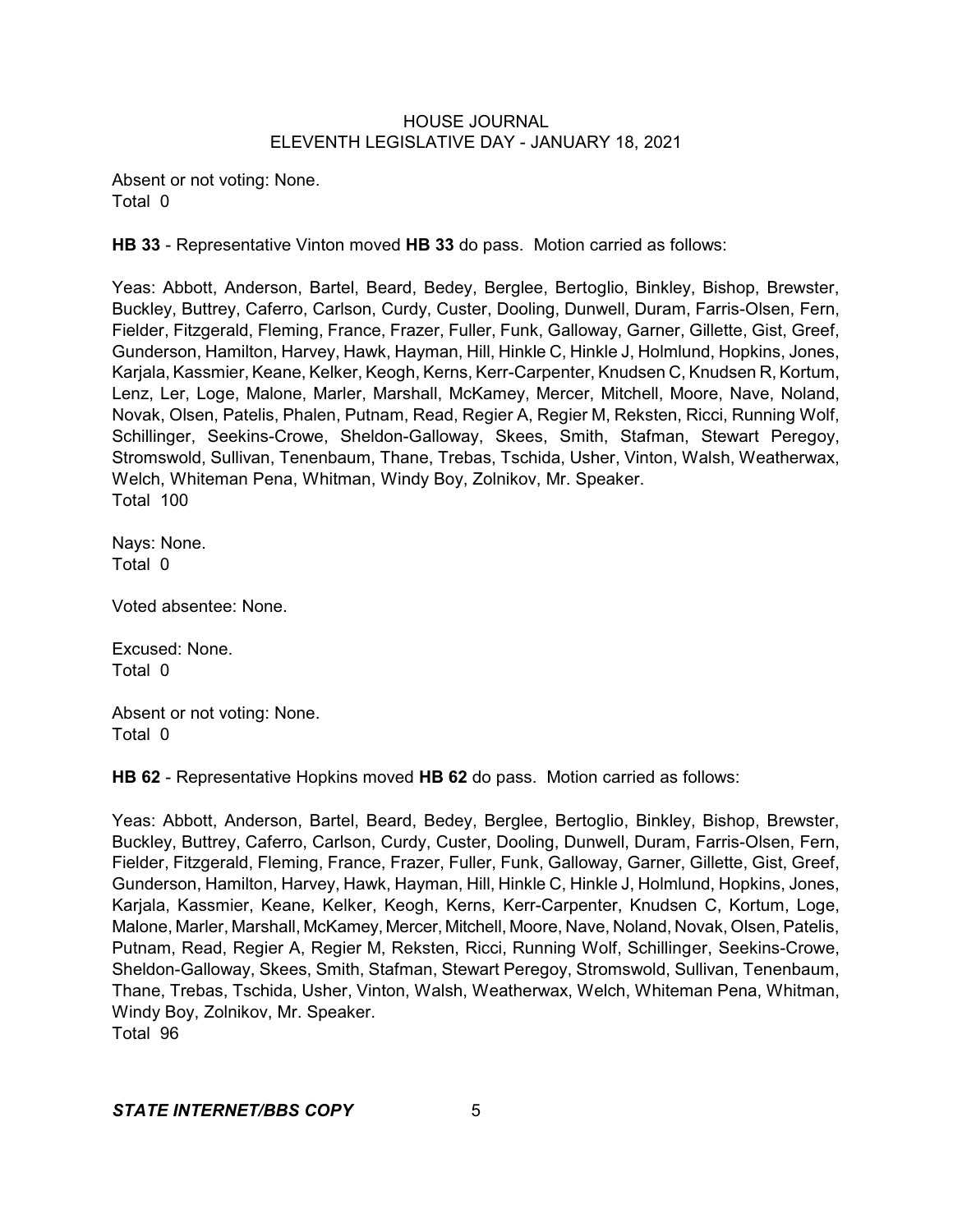Nays: Knudsen R, Lenz, Ler, Phalen. Total 4

Voted absentee: None.

Excused: None. Total 0

Absent or not voting: None. Total 0

**HB 68** - Representative Bertoglio moved **HB 68** do pass. Motion carried as follows:

Yeas: Abbott, Anderson, Bartel, Beard, Bedey, Berglee, Bertoglio, Binkley, Bishop, Brewster, Buckley, Buttrey, Caferro, Carlson, Curdy, Custer, Dooling, Dunwell, Duram, Farris-Olsen, Fern, Fielder, Fitzgerald, Fleming, France, Frazer, Fuller, Funk, Galloway, Garner, Gillette, Gist, Greef, Gunderson, Hamilton, Harvey, Hawk, Hayman, Hill, Hinkle C, Hinkle J, Holmlund, Hopkins, Jones, Karjala, Kassmier, Keane, Kelker, Keogh, Kerns, Kerr-Carpenter, Knudsen C, Knudsen R, Kortum, Lenz, Ler, Loge, Malone, Marler, Marshall, McKamey, Mercer, Mitchell, Moore, Nave, Noland, Novak, Olsen, Patelis, Phalen, Putnam, Read, Regier A, Regier M, Reksten, Ricci, Running Wolf, Schillinger, Seekins-Crowe, Sheldon-Galloway, Skees, Smith, Stafman, Stewart Peregoy, Stromswold, Sullivan, Tenenbaum, Thane, Trebas, Tschida, Usher, Vinton, Walsh, Weatherwax, Welch, Whiteman Pena, Whitman, Windy Boy, Zolnikov, Mr. Speaker. Total 100

Nays: None. Total 0

Voted absentee: None.

Excused: None. Total 0

Absent or not voting: None. Total 0

**HB 77** - Representative Fitzgerald moved **HB 77** do pass.

**HB 77** - Representative Schillinger moved **HB 77**, second reading copy, be amended as follows:

1. Page 17, line 4. **Following: line 3**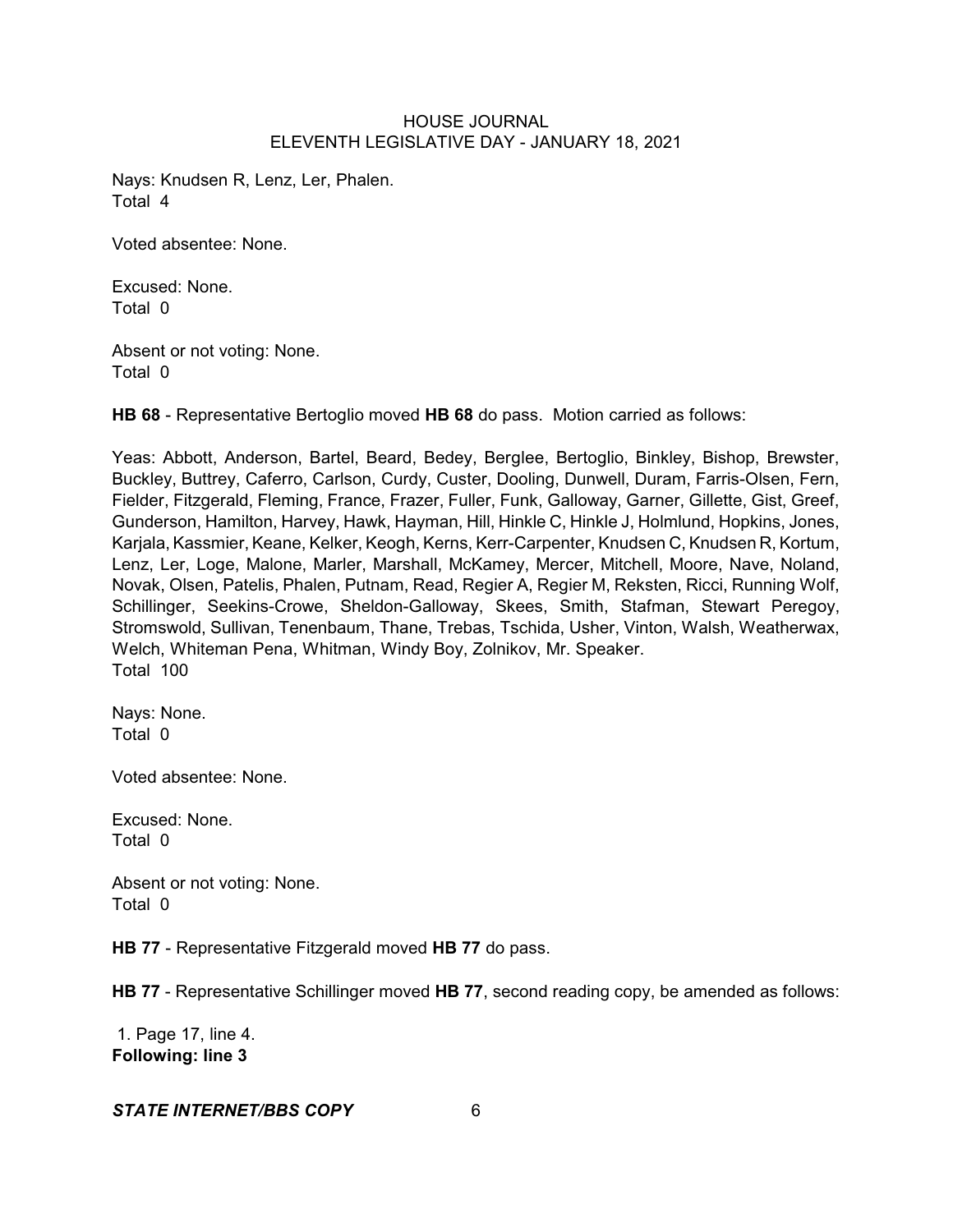**Insert:** "(3) This section does not apply to:

(a) farm vehicles; or

(b) motor vehicles being:

(i) transported to dealers from point of manufacture;

(ii) transported from one dealer to another;

(iii) demonstrated to a prospective buyer; or

(iv) delivered to a buyer from a dealer or a manufacturer."

Amendment adopted as follows:

Yeas: Anderson, Bartel, Beard, Bedey, Berglee, Bertoglio, Binkley, Buttrey, Caferro, Carlson, Curdy, Custer, Dooling, Dunwell, Fern, Fielder, Fleming, Frazer, Fuller, Galloway, Garner, Gillette, Gist, Greef, Gunderson, Hawk, Hill, Hinkle C, Hinkle J, Holmlund, Hopkins, Jones, Kassmier, Keane, Kelker, Keogh, Kerns, Knudsen C, Knudsen R, Kortum, Lenz, Ler, Loge, Malone, Marler, Marshall, McKamey, Mercer, Mitchell, Moore, Nave, Noland, Patelis, Phalen, Putnam, Read, Regier A, Regier M, Reksten, Ricci, Running Wolf, Schillinger, Seekins-Crowe, Sheldon-Galloway, Skees, Smith, Stewart Peregoy, Stromswold, Sullivan, Tenenbaum, Thane, Trebas, Tschida, Usher, Vinton, Walsh, Weatherwax, Welch, Whitman, Windy Boy, Zolnikov, Mr. Speaker. Total 82

Nays: Abbott, Bishop, Brewster, Buckley, Duram, Farris-Olsen, Fitzgerald, France, Funk, Hamilton, Harvey, Hayman, Karjala, Kerr-Carpenter, Novak, Olsen, Stafman, Whiteman Pena. Total 18

Voted absentee: None.

Excused: None. Total 0

Absent or not voting: None. Total 0

**HB 77** - Representative Fitzgerald moved **HB 77**, as amended, do pass. Motion carried as follows:

Yeas: Abbott, Anderson, Bartel, Beard, Bedey, Berglee, Bertoglio, Binkley, Bishop, Brewster, Buckley, Buttrey, Caferro, Carlson, Curdy, Custer, Dooling, Dunwell, Duram, Farris-Olsen, Fern, Fielder, Fitzgerald, Fleming, France, Frazer, Fuller, Funk, Galloway, Garner, Gillette, Gist, Greef, Gunderson, Hamilton, Harvey, Hawk, Hayman, Hill, Hinkle C, Hinkle J, Holmlund, Hopkins, Jones, Karjala, Kassmier, Keane, Kelker, Keogh, Kerns, Kerr-Carpenter, Knudsen C, Knudsen R, Kortum, Lenz, Ler, Loge, Malone, Marler, Marshall, McKamey, Mercer, Mitchell, Moore, Nave, Noland, Novak, Olsen, Patelis, Phalen, Putnam, Read, Regier A, Regier M, Reksten, Ricci, Running Wolf,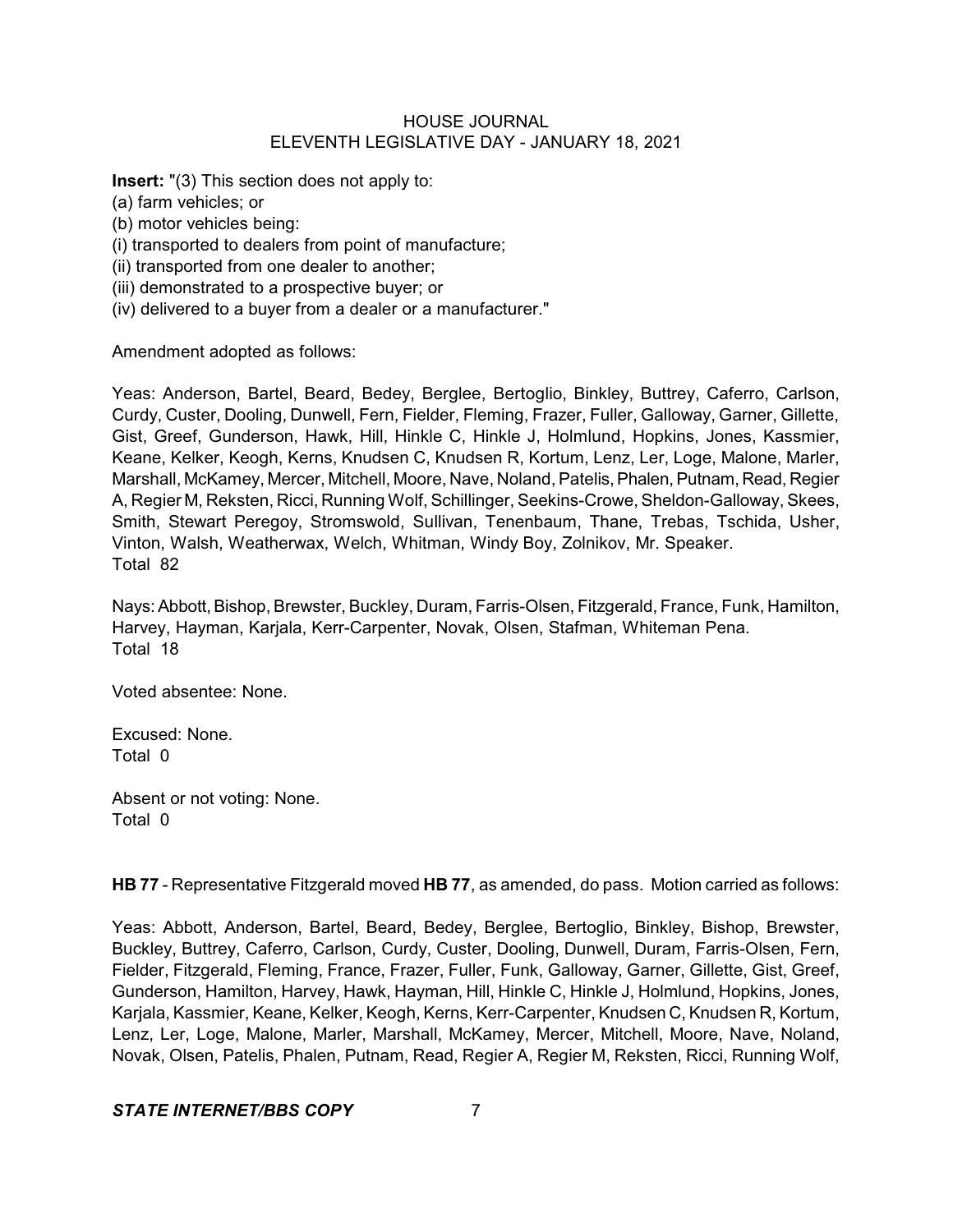Schillinger, Seekins-Crowe, Sheldon-Galloway, Skees, Smith, Stafman, Stewart Peregoy, Stromswold, Sullivan, Tenenbaum, Thane, Trebas, Tschida, Usher, Vinton, Walsh, Weatherwax, Welch, Whiteman Pena, Whitman, Windy Boy, Zolnikov, Mr. Speaker. Total 100

Nays: None. Total 0

Voted absentee: None.

Excused: None. Total 0

Absent or not voting: None. Total 0

**HB 83** - Representative Dooling moved **HB 83** do pass. Motion carried as follows:

Yeas: Abbott, Anderson, Bartel, Beard, Bedey, Berglee, Bertoglio, Binkley, Bishop, Brewster, Buckley, Buttrey, Caferro, Carlson, Curdy, Custer, Dooling, Dunwell, Duram, Farris-Olsen, Fern, Fielder, Fitzgerald, Fleming, France, Frazer, Fuller, Funk, Galloway, Garner, Gillette, Gist, Greef, Gunderson, Hamilton, Harvey, Hawk, Hayman, Hill, Hinkle C, Hinkle J, Holmlund, Hopkins, Jones, Karjala, Kassmier, Kelker, Keogh, Kerns, Kerr-Carpenter, Knudsen C, Knudsen R, Kortum, Lenz, Ler, Loge, Malone, Marler, Marshall, McKamey, Mercer, Mitchell, Moore, Nave, Noland, Novak, Patelis, Phalen, Putnam, Read, Regier A, Regier M, Reksten, Ricci, Running Wolf, Schillinger, Seekins-Crowe, Sheldon-Galloway, Skees, Smith, Stafman, Stewart Peregoy, Stromswold, Sullivan, Tenenbaum, Thane, Trebas, Tschida, Usher, Vinton, Walsh, Weatherwax, Welch, Whiteman Pena, Whitman, Windy Boy, Zolnikov, Mr. Speaker. Total 98

Nays: Keane, Olsen. Total 2

Voted absentee: None.

Excused: None. Total 0

Absent or not voting: None. Total 0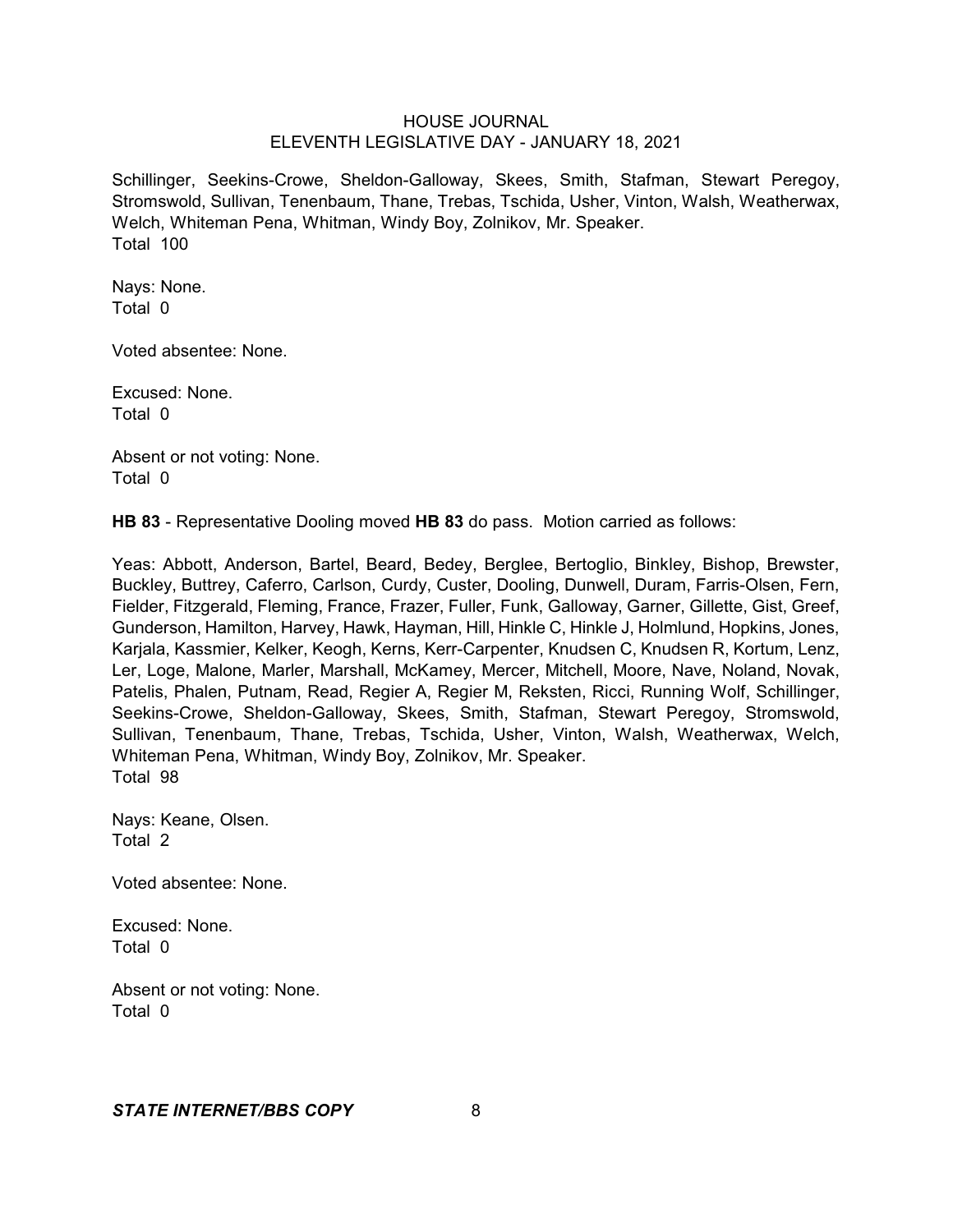**HB 96** - Representative Hawk moved **HB 96** do pass. Motion carried as follows:

Yeas: Abbott, Anderson, Bartel, Beard, Bedey, Berglee, Bertoglio, Binkley, Bishop, Brewster, Buckley, Buttrey, Caferro, Carlson, Curdy, Custer, Dooling, Dunwell, Duram, Farris-Olsen, Fern, Fielder, Fitzgerald, Fleming, France, Frazer, Fuller, Funk, Galloway, Garner, Gillette, Gist, Greef, Gunderson, Hamilton, Harvey, Hawk, Hayman, Hill, Hinkle C, Hinkle J, Holmlund, Hopkins, Jones, Karjala, Kassmier, Keane, Kelker, Keogh, Kerns, Kerr-Carpenter, Knudsen C, Knudsen R, Kortum, Lenz, Ler, Loge, Malone, Marler, Marshall, McKamey, Mercer, Mitchell, Moore, Noland, Novak, Olsen, Patelis, Phalen, Putnam, Read, Regier A, Regier M, Reksten, Ricci, Running Wolf, Schillinger, Seekins-Crowe, Sheldon-Galloway, Skees, Smith, Stafman, Stewart Peregoy, Stromswold, Sullivan, Tenenbaum, Thane, Trebas, Usher, Vinton, Walsh, Weatherwax, Welch, Whiteman Pena, Whitman, Windy Boy, Zolnikov, Mr. Speaker. Total 98

Nays: Nave, Tschida. Total 2

Voted absentee: None.

Excused: None. Total 0

Absent or not voting: None. Total 0

Majority Leader Vinton moved the Committee rise and report. Motion carried. Committee arose. House resumed. Mr. Speaker presiding. Chair Gunderson moved the Committee of the Whole report be adopted. Report adopted as follows:

Yeas: Abbott, Anderson, Bartel, Beard, Bedey, Berglee, Bertoglio, Binkley, Bishop, Brewster, Buckley, Caferro, Carlson, Curdy, Custer, Dooling, Dunwell, Duram, Farris-Olsen, Fern, Fielder, Fitzgerald, Fleming, France, Frazer, Fuller, Funk, Galloway, Garner, Gillette, Gist, Greef, Gunderson, Hamilton, Harvey, Hawk, Hayman, Hill, Hinkle C, Hinkle J, Holmlund, Hopkins, Jones, Karjala, Kassmier, Keane, Kelker, Keogh, Kerns, Kerr-Carpenter, Knudsen C, Knudsen R, Kortum, Lenz, Ler, Loge, Malone, Marler, Marshall, McKamey, Mercer, Mitchell, Moore, Nave, Noland, Novak, Olsen, Patelis, Phalen, Putnam, Read, Regier A, Regier M, Reksten, Ricci, Running Wolf, Schillinger, Seekins-Crowe, Sheldon-Galloway, Skees, Smith, Stafman, Stewart Peregoy, Stromswold, Sullivan, Tenenbaum, Thane, Trebas, Tschida, Usher, Vinton, Walsh, Weatherwax, Welch, Whiteman Pena, Whitman, Windy Boy, Zolnikov, Mr. Speaker. Total 99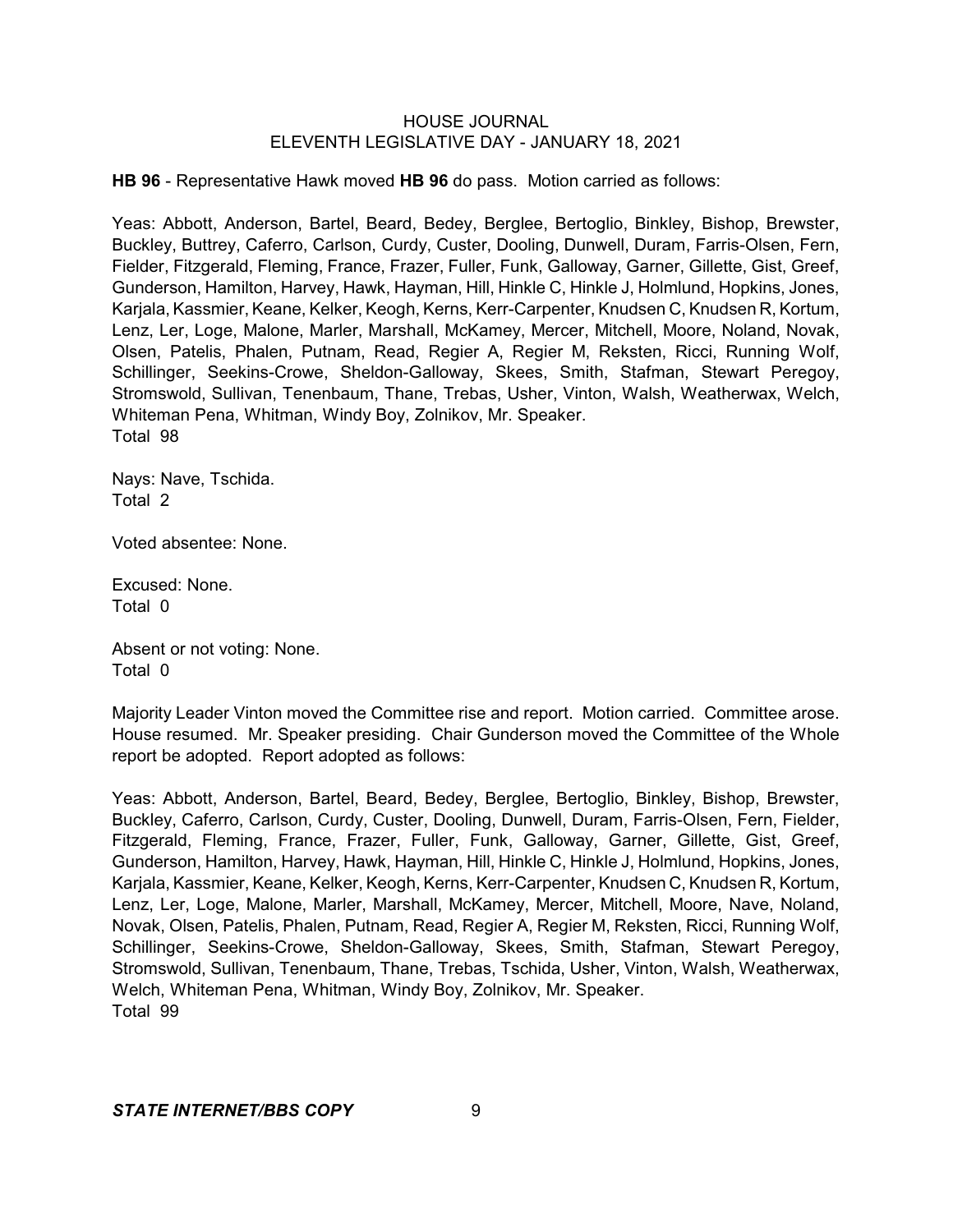Nays: None. Total 0

Voted absentee: None.

Excused: None. Total 0

Absent or not voting: Buttrey. Total 1

# **THIRD READING OF BILLS**

The following bills having been read three several times, title and history agreed to, were disposed of in the following manner:

**HB 28** passed as follows:

Yeas: Abbott, Anderson, Bartel, Bedey, Berglee, Bertoglio, Binkley, Bishop, Buckley, Caferro, Carlson, Curdy, Custer, Dunwell, Farris-Olsen, Fern, Fielder, Fitzgerald, Fleming, France, Frazer, Funk, Galloway, Garner, Gillette, Gist, Greef, Gunderson, Hamilton, Harvey, Hawk, Hayman, Hill, Hinkle J, Holmlund, Hopkins, Jones, Karjala, Kassmier, Keane, Kelker, Keogh, Kerr-Carpenter, Knudsen C, Knudsen R, Kortum, Lenz, Ler, Loge, Malone, Marler, Marshall, McKamey, Mitchell, Moore, Nave, Noland, Novak, Olsen, Patelis, Phalen, Putnam, Read, Regier A, Regier M, Reksten, Running Wolf, Schillinger, Skees, Stafman, Stromswold, Sullivan, Tenenbaum, Thane, Trebas, Usher, Vinton, Walsh, Weatherwax, Welch, Whitman, Zolnikov, Mr. Speaker. Total 83

Nays: Beard, Brewster, Duram, Fuller, Hinkle C, Mercer, Ricci, Seekins-Crowe, Sheldon-Galloway, Smith, Stewart Peregoy, Tschida, Windy Boy. Total 13

Voted absentee: None.

Excused: None. Total 0

Absent or not voting: Buttrey, Dooling, Kerns, Whiteman Pena. Total 4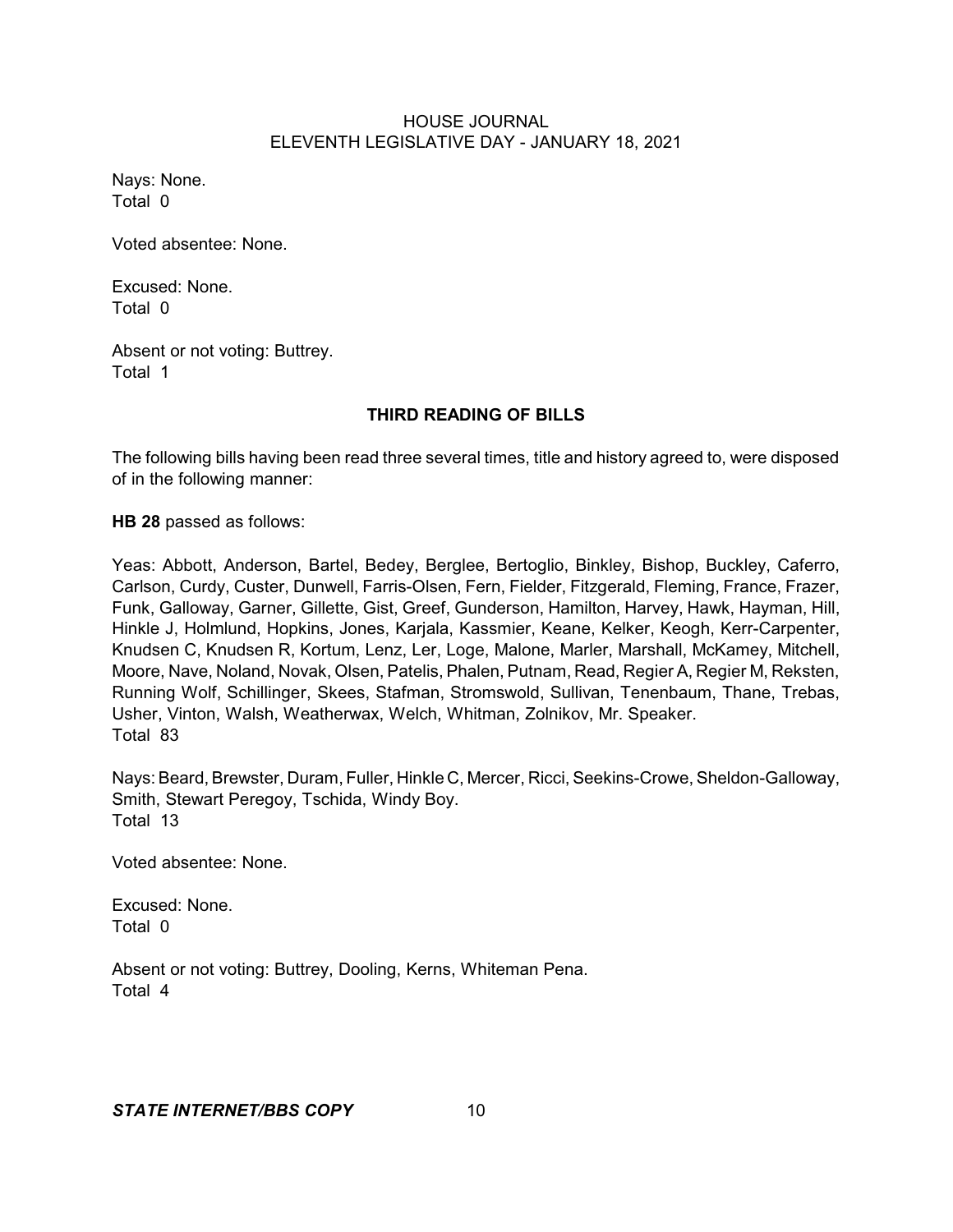**HB 29** passed as follows:

Yeas: Abbott, Anderson, Bartel, Beard, Bedey, Berglee, Bertoglio, Binkley, Bishop, Brewster, Buckley, Caferro, Carlson, Curdy, Custer, Dooling, Dunwell, Duram, Farris-Olsen, Fern, Fielder, Fitzgerald, Fleming, France, Frazer, Fuller, Funk, Galloway, Garner, Gillette, Gist, Greef, Gunderson, Hamilton, Harvey, Hawk, Hayman, Hill, Hinkle C, Hinkle J, Holmlund, Hopkins, Jones, Karjala, Kassmier, Keane, Kelker, Keogh, Kerns, Kerr-Carpenter, Knudsen C, Knudsen R, Kortum, Lenz, Ler, Loge, Malone, Marler, Marshall, McKamey, Mercer, Mitchell, Moore, Nave, Noland, Novak, Olsen, Patelis, Phalen, Putnam, Read, Regier A, Regier M, Reksten, Ricci, Running Wolf, Schillinger, Seekins-Crowe, Sheldon-Galloway, Skees, Smith, Stafman, Stewart Peregoy, Stromswold, Sullivan, Tenenbaum, Thane, Trebas, Tschida, Usher, Vinton, Walsh, Weatherwax, Welch, Whiteman Pena, Whitman, Windy Boy, Zolnikov, Mr. Speaker. Total 99

Nays: None. Total 0

Voted absentee: None.

Excused: None. Total 0

Absent or not voting: Buttrey. Total 1

**HB 58** passed as follows:

Yeas: Abbott, Anderson, Bartel, Beard, Bedey, Berglee, Bertoglio, Binkley, Bishop, Brewster, Buckley, Caferro, Carlson, Curdy, Custer, Dooling, Dunwell, Duram, Farris-Olsen, Fern, Fielder, Fitzgerald, Fleming, France, Frazer, Fuller, Funk, Galloway, Garner, Gillette, Gist, Greef, Gunderson, Hamilton, Harvey, Hawk, Hayman, Hill, Hinkle C, Hinkle J, Holmlund, Hopkins, Jones, Karjala, Kassmier, Keane, Kelker, Keogh,Kerns, Kerr-Carpenter, Knudsen C, Knudsen R, Kortum, Lenz, Ler, Loge, Malone, Marler, Marshall, McKamey, Mercer, Mitchell, Moore, Nave, Noland, Novak, Olsen, Patelis, Phalen, Putnam, Read, Regier A, Regier M, Reksten, Ricci, Running Wolf, Schillinger, Seekins-Crowe, Sheldon-Galloway, Skees, Smith, Stafman, Stewart Peregoy, Stromswold, Sullivan, Tenenbaum, Thane, Trebas, Tschida, Usher, Vinton, Walsh, Weatherwax, Welch, Whiteman Pena, Whitman, Windy Boy, Zolnikov, Mr. Speaker. Total 99

Nays: None. Total 0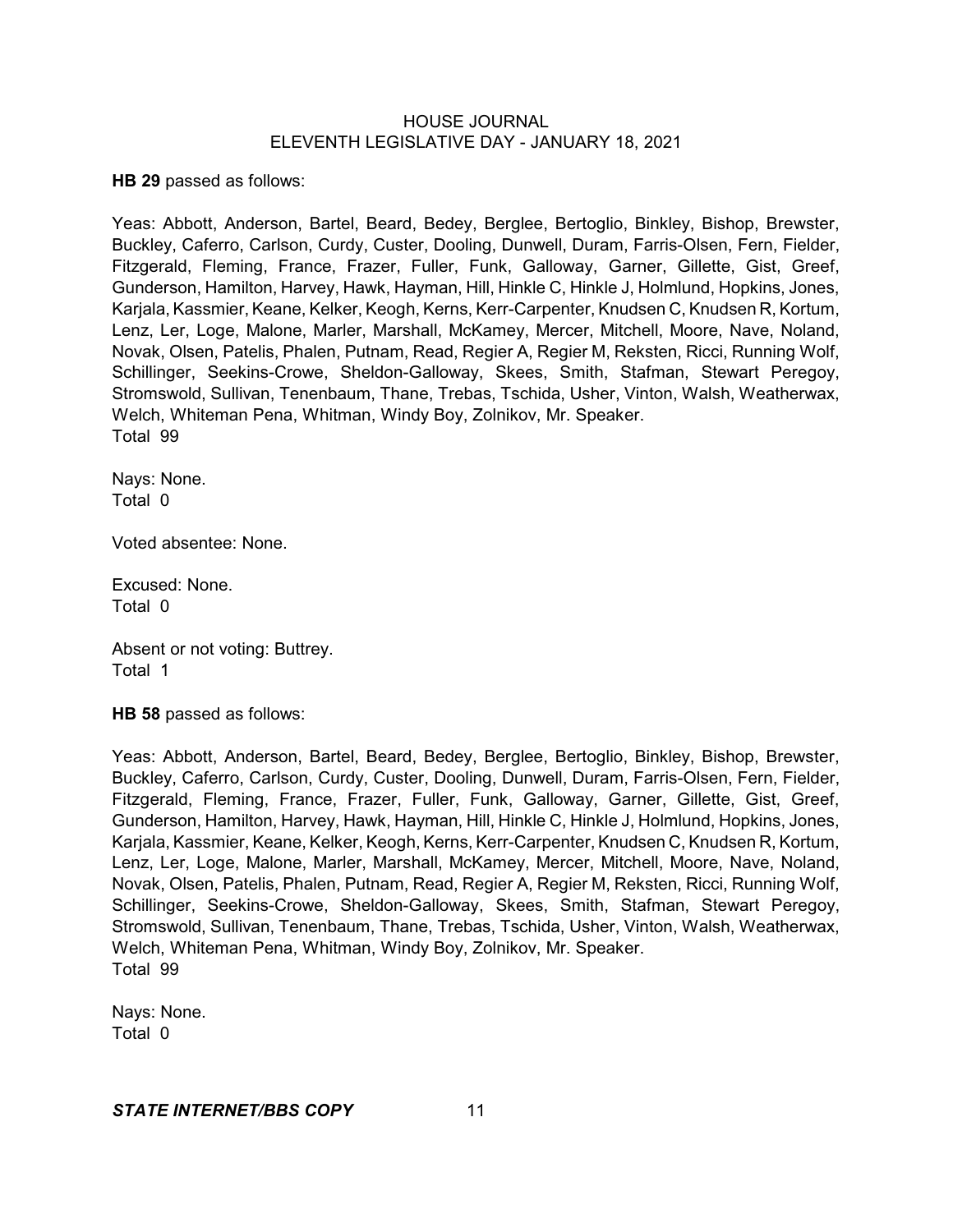Voted absentee: None.

Excused: None. Total 0

Absent or not voting: Buttrey. Total 1

**HB 81** passed as follows:

Yeas: Abbott, Anderson, Bartel, Beard, Bedey, Berglee, Bertoglio, Binkley, Bishop, Brewster, Buckley, Caferro, Carlson, Curdy, Custer, Dooling, Dunwell, Farris-Olsen, Fern, Fielder, Fitzgerald, Fleming, France, Frazer, Funk, Garner, Gillette, Gist, Greef, Gunderson, Hamilton, Harvey, Hayman, Hill, Holmlund, Hopkins, Jones, Karjala, Kassmier, Keane, Kelker, Keogh, Kerns, Kerr-Carpenter, Knudsen C, Kortum, Lenz, Loge, Malone, Marler, Marshall, McKamey, Mercer, Mitchell, Moore, Nave, Noland, Novak, Olsen, Patelis, Phalen, Putnam, Regier A, Regier M, Reksten, Ricci, Running Wolf, Schillinger, Seekins-Crowe, Smith, Stafman, Stewart Peregoy, Stromswold, Sullivan, Tenenbaum, Thane, Trebas, Usher, Vinton, Walsh, Weatherwax, Welch, Whiteman Pena, Whitman, Windy Boy, Zolnikov, Mr. Speaker. Total 87

Nays: Duram, Fuller, Galloway, Hinkle C, Hinkle J, Knudsen R, Ler, Read, Sheldon-Galloway, Skees, Tschida. Total 11

Voted absentee: None.

Excused: None. Total 0

Absent or not voting: Buttrey, Hawk. Total 2

#### **HB 88** passed as follows:

Yeas: Abbott, Anderson, Bartel, Beard, Bedey, Berglee, Bertoglio, Binkley, Bishop, Brewster, Buckley, Caferro, Carlson, Curdy, Custer, Dooling, Dunwell, Farris-Olsen, Fern, Fielder, Fitzgerald, Fleming, France, Frazer, Fuller, Funk, Galloway, Garner, Gillette, Gist, Greef, Gunderson, Hamilton, Harvey, Hawk, Hayman, Hill, Hinkle C, Hinkle J, Holmlund, Hopkins, Jones, Karjala, Kassmier, Keane, Kelker, Keogh, Kerns, Kerr-Carpenter, Knudsen C, Knudsen R, Kortum, Lenz, Ler, Loge, Malone, Marler, Marshall, McKamey, Mercer, Mitchell, Moore, Nave, Noland, Novak, Olsen, Patelis, Phalen, Putnam, Read, Regier A, Regier M, Reksten, Ricci, Running Wolf,